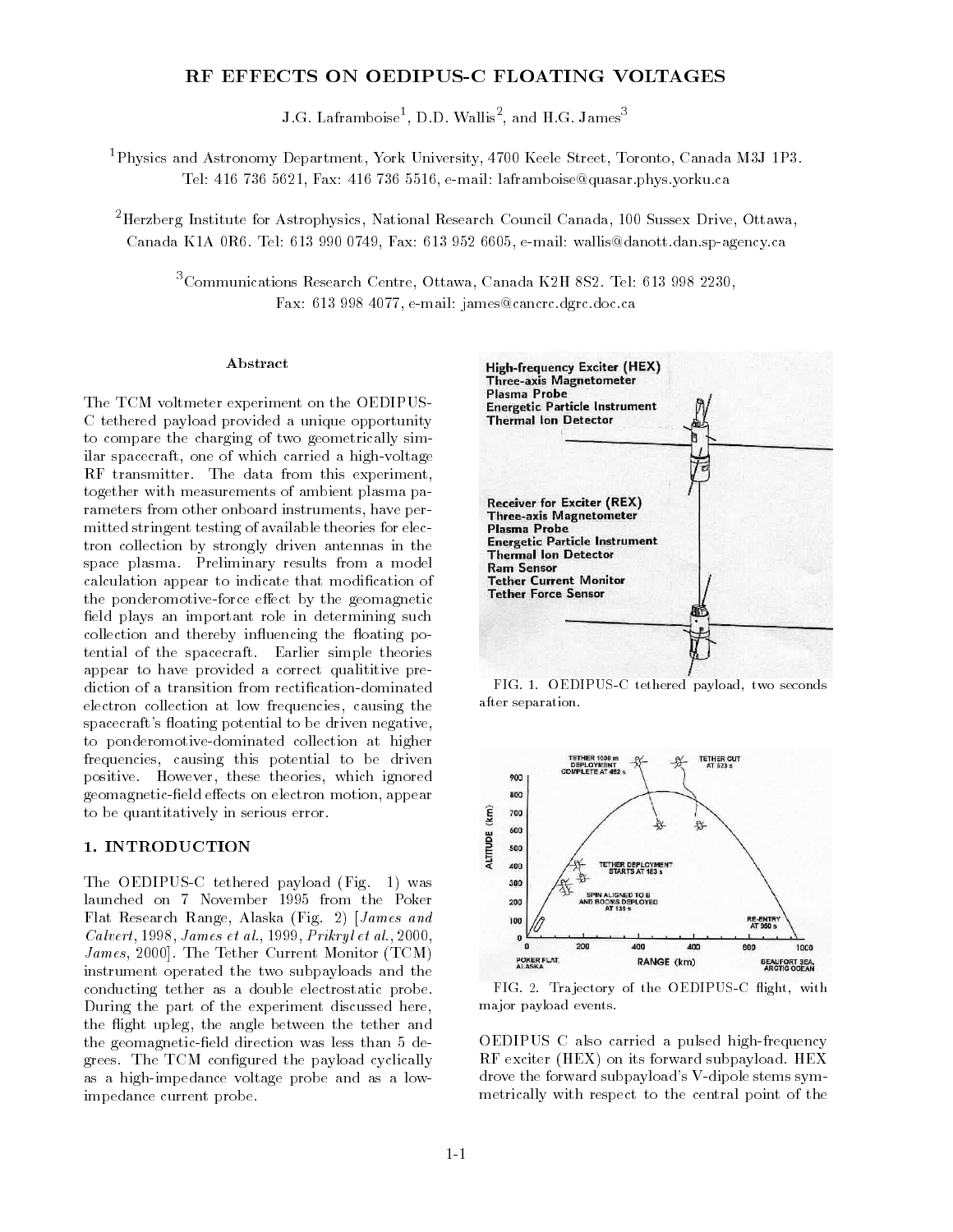RF feed, which was grounded to the spacecraft body. The stems of two onboard Langmuir probes were also grounded to the spacecraft body. With the HEX connected to the forward subpayload dipoles and with the frequency of the pulses swept progressively from 25 kHz to 8.0 MHz, the transient response of the TCM voltage showed a number of reproducible features. At the lowest frequencies of the sweep, the RF pulses drove the forward subpayload's potential negative with respect to that of the aft payload (REX) by several tens of volts. The timeconstant of relaxation of the payload's potential between the HEX pulses increased as background density decreased.

The TCM voltmeter data (Figs. 3-8) showed a steady rise in the time-averaged floating voltage of the forward subpayload as the HEX transmitter was swept from lower to higher frequencies. This is as expected when ponderomotive effects become relatively more important relative to rectification. Superposed on this was another feature in which the forward subpayload was driven increasingly negative as the frequency approached the electron gyrofrequency from below, and increasingly positive as it approached it from above. This suggests that RF forcing of the electrons counteracted geomagnetic restriction of the electron collection below the gyrofrequency, but enhanced it above the gyrofrequency.

In order to verify this explanation, we have performed a calculation of the charging and discharging behaviour of HEX relative to that of REX during and between RF pulses as their frequency was swept. Our strategy for these calculations is as follows. We have so far avoided three-dimensional particle-in-cell calculations, because the wide disparities among temporal and spatial scales in the OEDIPUS-C situation appear likely to result in unacceptably long computational times for such calculations. Instead, our approach has been to assume that charging and discharging times are long compared to other time-scales involved, and therefore to use or develop simple parameterizations, for steadystate currents, as functions of spacecraft voltage, collected by all spacecraft surfaces except the HEX dipoles during RF pulses, and for current collection, time-averaged over an RF cycle, by these dipoles during these pulses. Our charging and discharging calculations require us also to use or develop parameterizations for the electric fields, either steady-state or time-averaged over an RF cycle, outside all spacecraft surfaces. Our work has included developing a model calculation of electron collection in the combined RF near-field and steady geomagnetic field in the neighbourhood of an antenna element, assumed to be an infinite cylinder perpendicular to the geomagnetic field.

### 2. THEORY

For completeness, we repeat briefly some of the ideas contained in Rubinstein and Laframboise [1970] and Laframboise et al. [1975].

#### 2.1. Low frequencies

If the RF field varies slowly enough, the plasma will have time to accommodate itself to the static con figuration corresponding to the instantaneous potential of the antenna; "slowly enough" means that the driving frequency  $\omega$  is small compared with the electron plasma frequency  $\omega_{pe}$ . Each half of the dipole (each dipole element) then has the static currentvoltage characteristic of a Langmuir probe.

With the transmitter off, the antenna is at the Langmuir floating potential,  $V_{FL} \sim -kT_e/e$ , which is much smaller than the amplitude  $V$  of the RF voltage. Here,  $k$  is Boltzmann's constant,  $T_e$  is the electrons' temperature, and  $e$  is the magnitude of unit electronic charge. When the transmitter is switched on, each dipole element becomes positive half the time, with potential up to  $+V$ , and therefore electron-attracting; the opposite will happen during the next half-cycle, but because the ion saturation current is much smaller than the electron saturation current, the net result will be an increase of negative charge on the element, which will lower its DC potential.

This process will continue until the total  $(AC + DC)$ potential of each element is positive and negative during intervals  $\tau_+$  and  $\tau_-$ , respectively, which satisfy:

$$
\frac{\tau_{-}}{\tau_{+}} \simeq \frac{I_{e,saturation}}{I_{i,saturation}} \tag{1}
$$

Under this condition, the net charge gain at the end of a cycle is zero. Since  $I_{e,saturation} \gg I_{i,saturation}$ , this will happen for

$$
V_F \simeq -|\widetilde{V}| \ll V_{FL}.\tag{2}
$$

## 2.2. High frequencies

In the presence of intense RF emission from a spacecraft antenna, electrons near the antenna are strongly repelled from it due to a nonlinear effect of the emission. This repulsion arises because of the radial oscillations performed by the electrons in the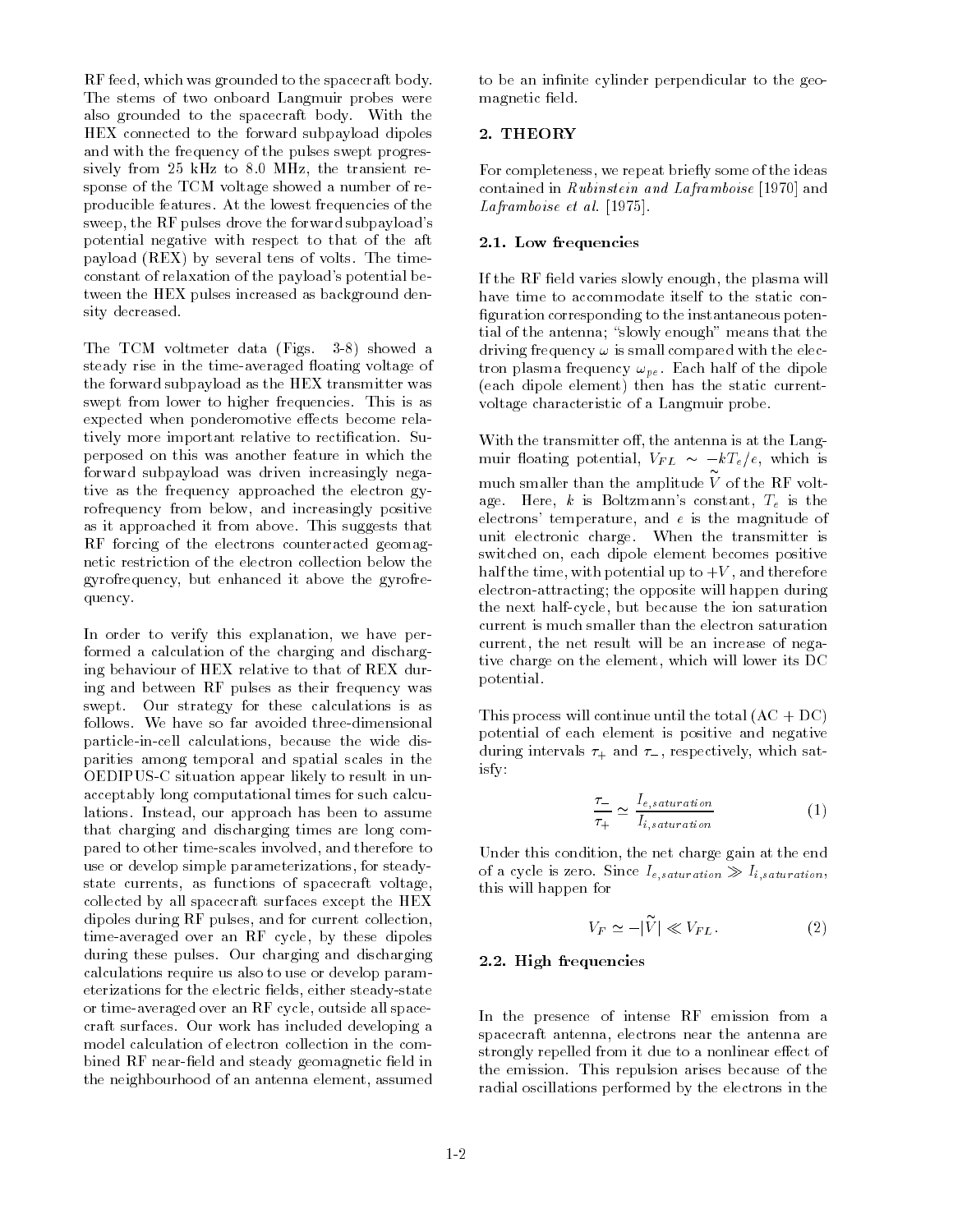

FIG. 3. HEX spacecraft voltage relative to that ofREX during a frequency sweep by the HEX transmitter.In this and other sweeps shown in subsequent Figures, aninitial 600 sec pulse at 25 kHz is followed after 12.12 msec by a series of  $300\mu$ sec pulses at intervals of 3.03 msec, having frequencies which begin at 100 kHz andincrease by increments of 50 kHz up to 4.1 MHz. Duringthis sweep, measured values of ambient parameters were: $n_e = 4.5 \times 10^{\circ}$ cm $^{-}$ ,  $kT_e/e = 0.34V$ , and induced tether voltage  $\mathbf{v} \times \mathbf{B} \cdot \mathbf{l} = 0$ , where **v** is the spacecraft's velocity and lis a separation vector directed upward from REX to HEX.



near field of the antenna. At the innermost endpoint of such an oscillation (the point nearest the antenna), the outward force due to the near field is stronger than it would be at the same instant at the central point of the oscillation. Conversely, at the outermost end-point, the inwardly directed force is weaker. Therefore, there is a net time-averaged force on the electrons, and to a much smaller extent on ions, directed away from the antenna. It has been shown by a small-amplitude perturbation analysis [Boot et al., 1958] that this time-averaged "ponderomotive" force is equivalent to a static force:

$$
-(q^2/4m\omega^2)\nabla(E_1^2) \tag{3}
$$

where  $q$  and  $m$  are the electronic charge and mass,  $\omega$  is the angular frequency of the RF, and  $E_1$  is the near-field RF electric-field amplitude. The implications of the ponderomotive force for radiating antennas in ionospheric plasmas have been discussed by Getmantsev and Denisov [1962], Whale [1964], Rubinstein and Laframboise [1970, 1972], Laframboise *et al.* [1975], and following Eq.  $(8)$  of *Calder et al.* [1993]. Because this force can be expressed as a gradient, its presence is equivalent to the existence of an additional term

$$
\phi_a = (q/4m\omega^2)E_1^2\tag{4}
$$

in the static potential as seen by electrons. Therefore it can be incorporated easily into the selfconsistent numerical treatment of a cylindrical, perfectly absorbing electrode (Langmuir probe) in a collisionless plasma, already developed for the timeindependent case [Laframboise, 1966]. Based on this formulation, an analysis of static sheath effects



except that  $n_e = 4.1 \times 10^{\circ}$  cm  $\alpha$ ,  $kT_e/e = 0.30V$ , and  $\mathbf{v} \times \mathbf{B}$ .1 = -0.09 V.

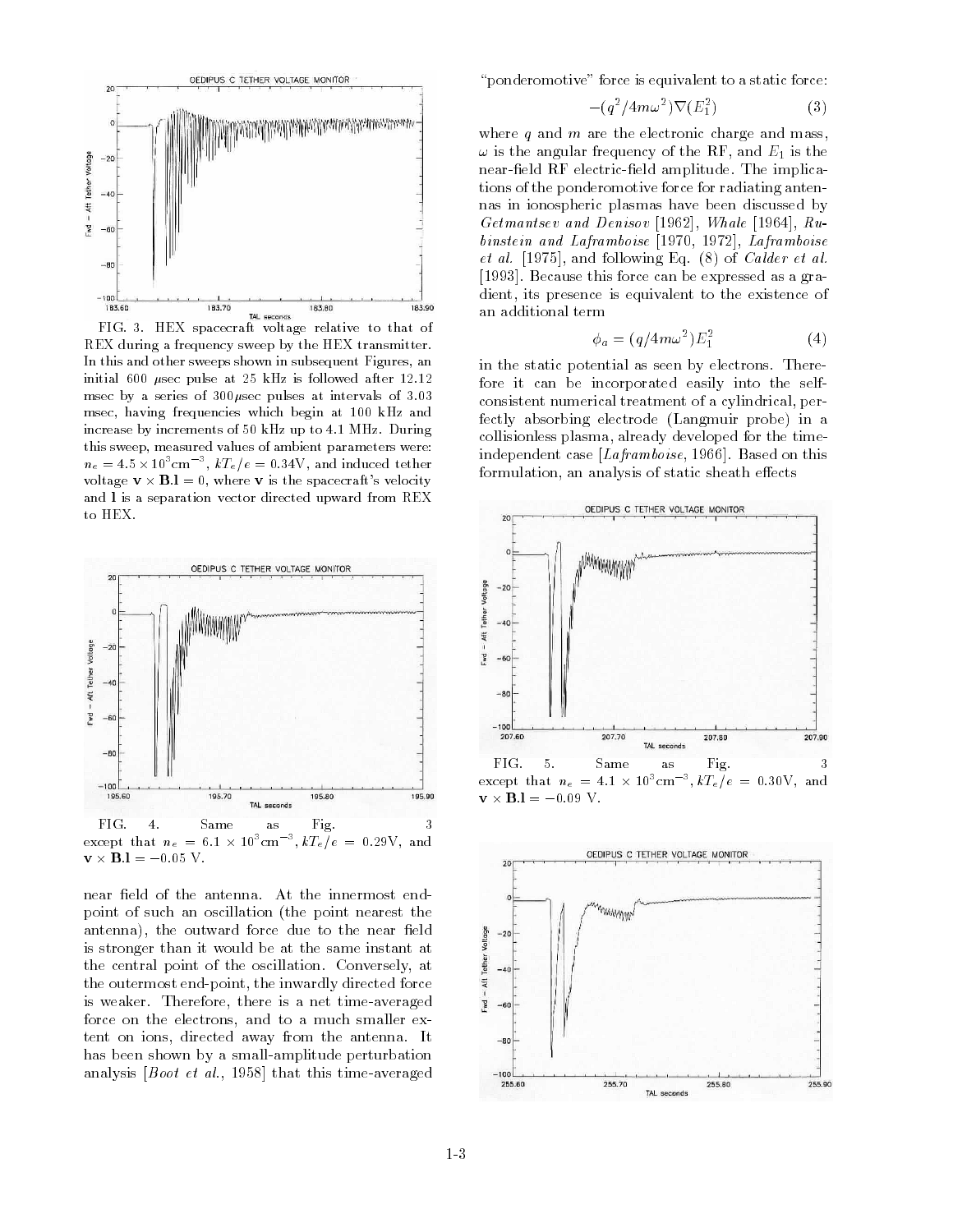FIG -6 Same as Fig.  $\mathcal{R}$ FIG.except that  $n_e = 2.5 \times 10^{\circ} \text{cm}^{-3}$ ,  $kT_e/e = 0.43 \text{V}$ , and  $\mathbf{v} \times \mathbf{B} \cdot \mathbf{l} = -0.27 \text{ V}$ .



except that  $n_e = 1.5 \times 10^{\circ}$ cm  $\beta$ ,  $kT_e/e = 0.74V$ , and  $\mathbf{v} \times \mathbf{B}$ .1 = -0.45 V.



 $\mathbf{v} \times \mathbf{B}$ .1 = -0.68 V.

around such an antenna, due to intense RF emission by it, has been published [Rubinstein and Laframboise, 1970, Laframboise et al., 1975]. This analysis assumed that  $E_1$  was just the vacuum near-field of the antenna, and hence the approximation  $\omega \gg \omega_{pe}$ was implied. For ionospheric sounding antennas of the type carried by the Alouette and ISIS satellites, it predicted enlargement of these antennas' sheaths from a few cm to roughly 1 m radius. This prediction is consistent with ISIS I and II observations [*James*, 1980, Sec. IV].

A more refined analysis has also been published  $\lceil Ru - \rceil$ binstein and Laframboise, 1972], in which the restriction to a vacuum near-field was removed by calculating, at each step of the numerical iteration,

the dielectric-constant profile implied by the static electron-density profile (the latter having itself been calculated during the previous iteration step), then using this dielectric-constant profile to calculate the modified radial dependence of  $E_1$  for input to the next iteration step. In this manner, the calculation was extended to  $\omega/\omega_{pe}$  ratios down to 1.5. In all of these calculations, the time-averaged force on ions due to the RF was ignored, and we retain this approximation here also.

At cylindrical radii  $r \ll$  wavelength  $\lambda$ , and over most of the antenna's length, the instantaneous near field of a cylindrical antenna has the same dependence on position as the static Coulomb field of an infinite cylinder. Hence, we assume that:

$$
\mathbf{E}_{rf} = \mathbf{n}_r (c_1/r) \cos \omega t = \mathbf{E}_1 \cos \omega t \tag{5}
$$

Substitution into Eq. (4) then yields:

$$
\phi_a = (qc_1^2 / 4m\omega^2)(1/r^2)
$$
 (6)

We introduce a dimensionless additional antenna potential  $G$  as follows:

$$
G = \frac{q\phi_{aA}}{kT} = \frac{q^2c_1^2}{4m\omega^2r_A^2kT}
$$
 (7)

where  $\phi_{aA}$  and  $r_A$  represent additional potential and radius at the antenna's surface, and  $q = -e$ . The input parameters for static sheath calculations are then three in number: the value of  $G$ , the value of the dimensionless antenna static potential and a particle and the antenna Debye ratio  $r_A/\lambda_D=r_A/(e^{\tau}n_\infty/\epsilon_0\kappa_I$  ) $^{\tau\tau}$  . Here,  $n_\infty$  is the electron or ion number density far from the antenna, and  $\epsilon_0$  is the permittivity of free space. We have eliminated the ion-to-electron temperature ratio  $T_i/T_e$  as a parameter by assuming that  $T_i = T_e \equiv T$  throughout.

#### 2.3. Intermediate frequencies

The preceding discussion implies that at low frequencies, we expect the rectification effect to predominate, and the spacecraft to be driven negative. Conversely, at high frequencies, we expect the ponderomotive effect to predominate, and the spacecraft to be driven positive. A central issue in modeling the TCM voltmeter results then is: how do we describe the transition from one to the other? We discuss this issue in Section 3.1.2.

## 3. ION AND ELECTRON COLLECTION BY SPACECRAFT SURFACES

These surfaces include the HEX and REX spacecraft bodies, dipoles, and probe stems. We assume that collisionless theory applies throughout.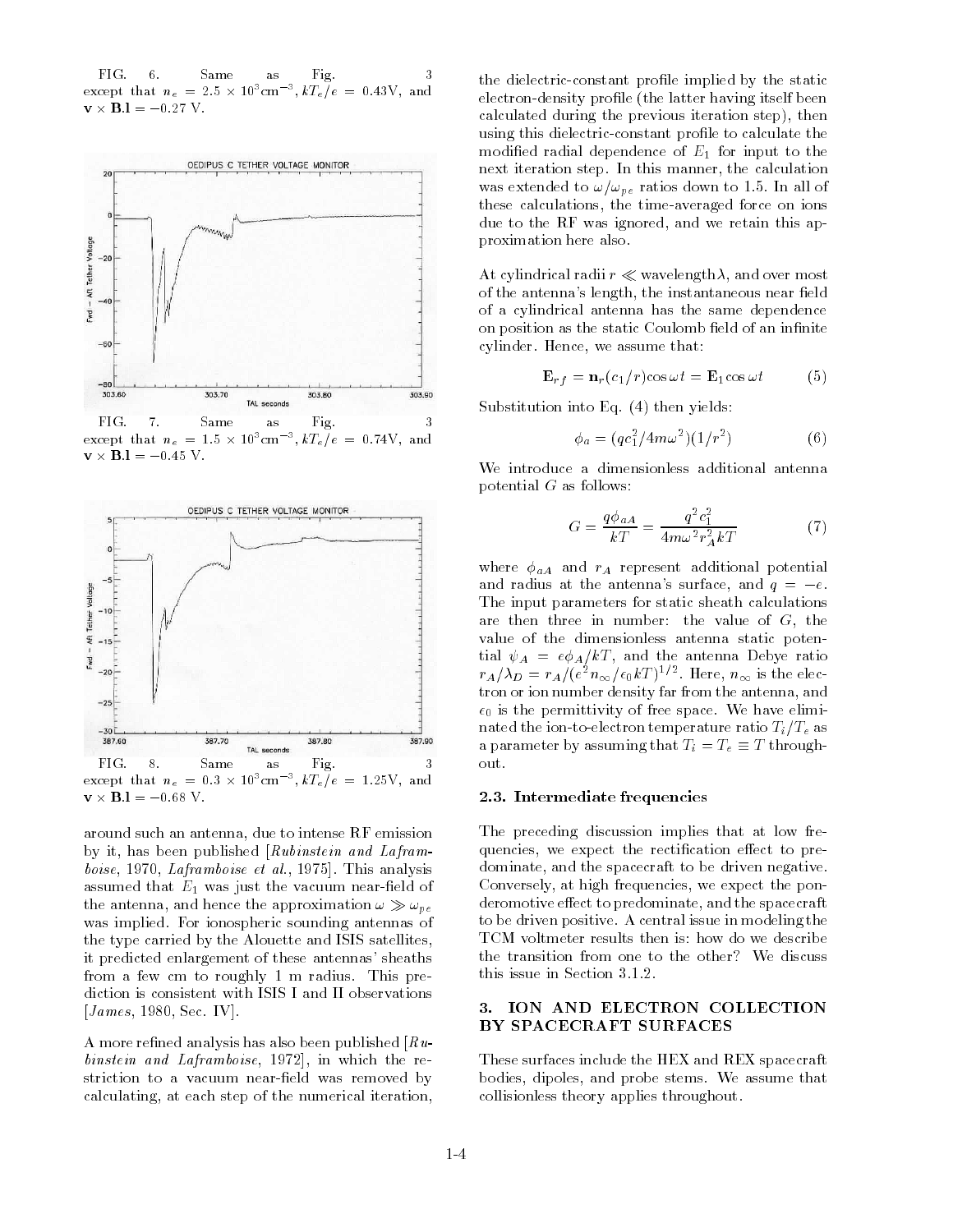### 3.1. Electron Collection

We ignore the spacecraft's speed compared with the electron (but not the ion) thermal speed. We ignore all end-effects and effects of interactions among spacecraft bodies, dipoles, and probe stems.

## 3.1.1. HEX and REX spacecraft bodies

We ignore the misalignment of these bodies with the geomagnetic field  $\bf{B}$ ; this was less than  $5^{\circ}$  during the analyzed portion of the flight. For electronattracting (positive) surface potentials, measured relative to space potential, we use the lesser of the canonical-upper-bound current prediction for a finite cylindrical probe aligned with B [Rubinstein and Laframboise, 1982, Eqs.  $(30)$ ,  $(33)-(35)$ , and 1983, Sec. 2B], and the Mott-Smith and Langmuir [1926] orbital-motion-limited current prediction for a spherical probe; reasons for this choice are discussed in Laframboise and Parker [1973]. For electron-repelling (negative) surface potentials, we use the lesser of the current given by Rubinstein and *Laframboise* [1982, Eqs.  $(30)$ ,  $(36)$ , and  $(37)$ ], and the Boltzmann factor.

# 3.1.2. HEX radiating dipoles

For now, we ignore  $\bf{B}$ . Later, we plan to include  $\bf{B}$ , especially to predict the features seen when the driving frequency crosses magnetically controlled resonances. We obtain sheath and presheath potential distributions using a two-region approximation of the theory of Laframboise et al. [1975, Figures 3-8]. In this approximation, the sheath region is assumed to contain a uniform density of ions only, and the presheath region is assumed quasineutral, with ponderomotive repulsion of electrons only. The potential and the electric field are assumed to be continuous at the sheath-edge. We calculate a "source radius" for electrons collected on the dipole elements, either by numerical integration of reversed zeroangular-momentum electron trajectories outward to a location where the electrons' velocity distribution can be assumed known, or by using the sheath-edge. We then approximate the electron current either by a Boltzmann factor based on the combined electrostatic and ponderomotive potentials at this source radius, or by a value which includes the effect of an instantaneous radial drift at the same radius.

## 3.1.3. Probe stems, HEX dipoles between RF pulses, and REX nonradiating dipoles

For positive surface potentials, we use the lesser of the canonical-upper-bound current prediction for infinite-cylindrical probes inclined to  $\mathbf{B}$  [ $Ru$ binstein and Laframboise, 1978, Eq. (11)], and

the orbital-motion-limited current prediction for infinite-cylindrical probes  $[Mott-Smith]$  and Langmuir, 1926, Eq.  $(29)$ ]. For negative surface potentials, we use the lesser of the currents given by the corresponding canonical-upper-bound prediction for repelling probes [Rubinstein and Laframboise, 1978, Eq. (13)], and the Boltzmann factor.

# 3.2. Ion Collection

## 3.2.1. HEX and REX spacecraft bodies, REX nonradiating dipoles, and probe stems

The ions' average gyroradius is much larger than the spacecraft dimensions, so magnetic-field effects on ion collection can be neglected. However, the spacecraft speed is comparable to the ion thermal speed, and therefore ion drift effects cannot be neglected. Available theory for this situation  $[G_0]$ dard and Laframboise, 1983], combines ion drift with available self-consistent potentials for corresponding nondrifting cases. However, the results of this theory are in tabular form, which is inconvenient for our purposes, and may not cover the complete range of external parameters found in our situation.

Therefore, we approximate further as follows. Around each of the spacecraft bodies, dipole elements, and probe stems, we separately assume cylindrical symmetry of the sheath potential distribution. For negative (ion-attracting) surface potentials, we calculate the sheath potential distribution using a uniform-ion-density, zero-electrondensity model. We then approximate the more realistic drifting Maxwellian ion distribution by a monokinetic one whose total kinetic energy includes transverse drift and thermal energies. Specically, if  $U_n$  is the component of ion drift speed transverse to the cylinder's axis, we assume that every ion has transverse kinetic energy  $\frac{1}{2} m \cup \frac{1}{n} + \frac{\gamma}{4} kT$  far from the cylinder's surface; this choice gives the correct current for zero drift and zero surface-potential [Laframboise, 1966, Eq.  $(10.11)$ ]. We assume that ion collection is limited by the least angular momentum of accelerated ions which can exist at any radius from the collector to the sheath-edge. The result is a simple numerical approximation for ion collection. For sufficiently positive (ion-repelling) surface potentials  $q\varphi_s > \frac{1}{2}m_iU_n^2$ , we approximate the ion collection very crudely by a modied Boltzmann factor  $\exp[(-q\hspace{0.05cm} \varphi_{s}+\frac{\gamma}{2}m_{i}\hspace{0.05cm} U_{n})/\hspace{0.05cm}\kappa\hspace{0.05cm}\boldsymbol{1}_{i}]$  times the random ion current.

## 3.2.2. HEX radiating dipoles

For these, we use an ion-collection model similar to that described just above, but modified to include the ion-repelling potential peak predicted by the